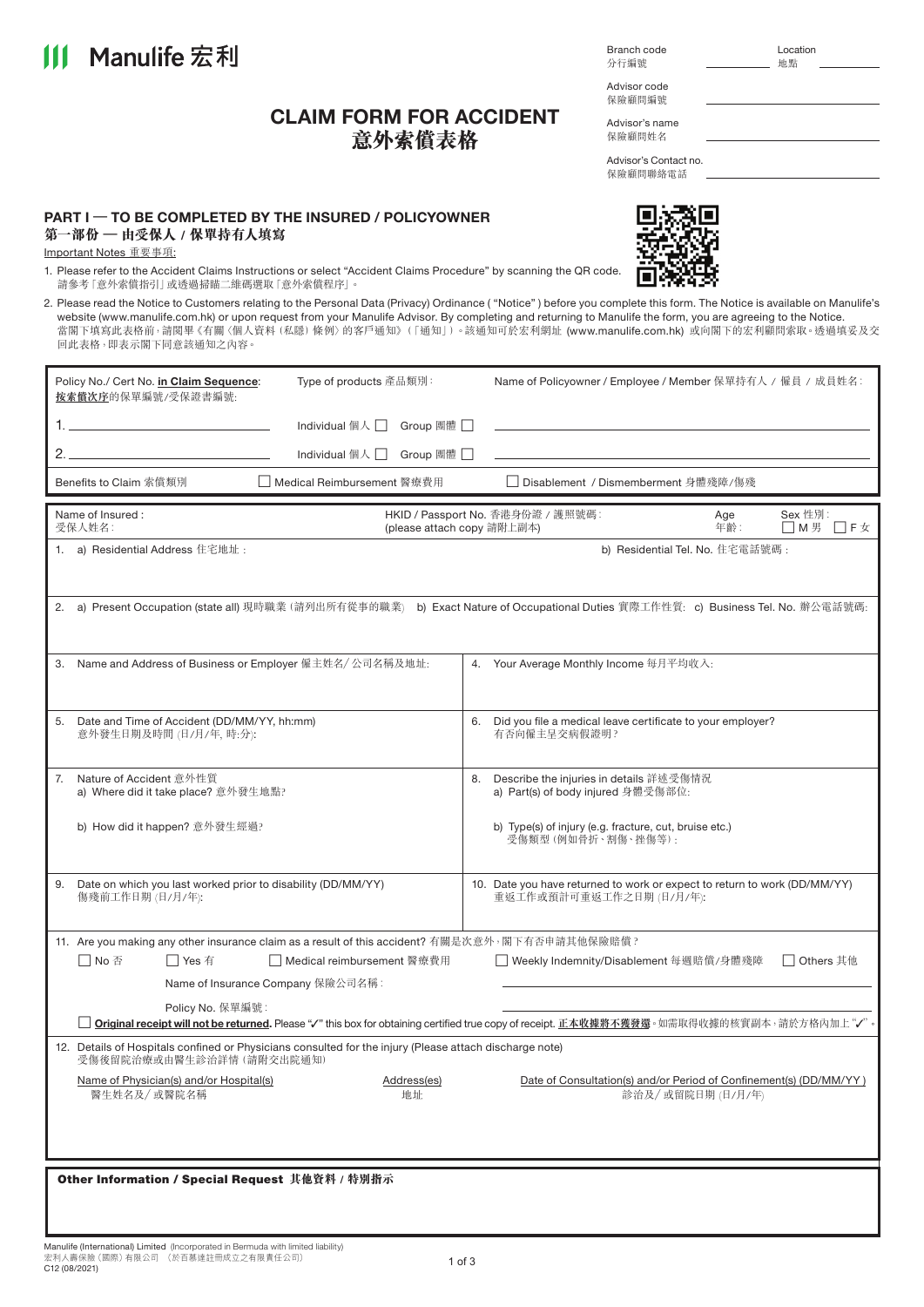| Payment Instructions (Only applicable to Individual Products) 付款指示 (只適用於個人產品) :<br>(Defaulted e-Payout Method will be applied (if any) if no option is specified or the specified option is invalid 如未有指明或所選擇的付款方法無法使用, 預設電子提取付款<br>方法(如有)將採用是次付款方法)                                                                                                                                                                                                                                                                                                                                                                                                                                                                                                                                                                                                                                                                                                                                                                                                                                                                                                                                                                                                                                                                                                                           |                                                                                                                                                                                                                             |                                                 |                                                                                                                                                                                                                                                                                             |  |  |
|--------------------------------------------------------------------------------------------------------------------------------------------------------------------------------------------------------------------------------------------------------------------------------------------------------------------------------------------------------------------------------------------------------------------------------------------------------------------------------------------------------------------------------------------------------------------------------------------------------------------------------------------------------------------------------------------------------------------------------------------------------------------------------------------------------------------------------------------------------------------------------------------------------------------------------------------------------------------------------------------------------------------------------------------------------------------------------------------------------------------------------------------------------------------------------------------------------------------------------------------------------------------------------------------------------------------------------------------------------------------------------|-----------------------------------------------------------------------------------------------------------------------------------------------------------------------------------------------------------------------------|-------------------------------------------------|---------------------------------------------------------------------------------------------------------------------------------------------------------------------------------------------------------------------------------------------------------------------------------------------|--|--|
| By e-Payout (only applicable to policyowner's bank account) 電子支付 (只適用於保單持有人之銀行帳戶):<br>⊔<br>a  Default e-Payout Method (i.e. last channel for receiving claims payment or policy payment through FPS/Direct Credit)<br>預設電子提取付款方法 (即上一次經轉數快或直接存入銀行帳戶以收取理賠金額或保單款項之渠道)<br>Specified e-Payout Method (will be set as default arrangement):<br>$\mathsf{b}$ $\Box$<br>指定電子提取付款方法 (將被設置為預設付款方式):<br>(i) □ FPS to my default receiving account (in HKD only) 轉數快至本人預設的收款帳戶 (只限港元)<br>Hong Kong Mobile Phone Number<br>香港手提電話號碼<br>□ Others: Country / Region Code & Mobile Phone Number<br>其他:國家/區域號碼及手提電話號碼<br>Direct Credit to one of my following bank accounts (only applicable to policyowner's bank account in HKD currency)<br>$(ii)$ $\Box$<br>Bank account specified below 以下指定的銀行帳戶:<br>$\Box$<br>1. Name of account holder 帳戶持有人姓名: ______<br>2. Bank Name<br>銀行名稱<br>Remarks 備註:                                                                                                                                                                                                                                                                                                                                                                                                                                                                                          | $\colon$ (<br>直接存入本人下列其中一個銀行帳戶 (只適用於保單持有人之港元戶口)<br>□ Current autopay bank account for payment of premium and levy 現時繳付保費及徵費之自動轉帳銀行帳戶<br>上一次收取理賠金額或保單款項(包括紅利、貸款金額、定期提取金額等)之銀行帳戶<br>請提供帳戶資料證明 (如列有帳戶持有人之姓名及帳戶號碼之銀行帳單或銀行存摺影印本) | (852)<br>Bank No.<br>Branch No.<br>銀行編號<br>分行編號 | □ Last bank account for receiving claims payment or policy payment (including dividend, loan payment, regular withdrawal, etc.)<br>Bank Account No.<br>銀行帳户號碼<br>Please provide account proof (e.g. bank statement or bank book copy showing the name of account holder and account number) |  |  |
| The above specified Faster Payment System (FPS) mobile phone number is for FPS payment only and will not be updated to your contact information in our record.<br>上述指定之手提電話號碼只用於轉數快轉帳,並不會用作更新您於我們紀錄內的聯絡資料。<br>For payout through FPS, only applicable to payment with maximum daily transaction limit not exceeding of HKD1,000,000 (or equivalent) per policy. If payment is exceeding<br>HKD1,000,000 (or equivalent), or the instruction cannot be executed, it will be issued by cheque and collected through the Insurance Advisor. 經轉數快之付款, 每份保<br>單每日最高存款交易不能超逾港元1,000,000 (或等價)。如交易超逾港元1,000,000 (或等價),或無法執行有關付款指示,總額將以支票形式支付,並由保險顧問轉交。<br>For payout through Direct Credit, only applicable to payment with maximum daily transaction limit not exceeding of HKD300,000 (or equivalent) per policy. If<br>payment exceeds HKD300,000 (or equivalent) or the instruction cannot be executed, it will be issued by cheque and collected through the Insurance Advisor.<br>經直接存入銀行帳戶之付款,每份保單每日最高存款交易不能超逾港元300,000(或等價)。如交易超逾港元300,000(或等價)或無法執行有關付款指示,總額將以支票形式<br>支付,並由保險顧問轉交。<br>The above instruction will replace the existing default e-Payout method (if any). 以上指示將取代現有之電子預設付款指示(如有)。<br>If there is no default e-Payout method set in our record, it will be issued by cheque and collected through the Insurance Advisor. 如未有設立電子預設付款方法,<br>總額將以支票形式支付,並由保險顧問轉交。 |                                                                                                                                                                                                                             |                                                 |                                                                                                                                                                                                                                                                                             |  |  |
| □ By Cheque 支票<br>Cheque Collection Method 支票交付方法<br>Cheque Currency <sup>(a)(b)</sup> (for USD policy(ies) only) 支票幣值 <sup>(a)(b)</sup> (只適用於美元保單)<br>Through my Insurance Advisor 經由本人的保險顧問轉交<br>USD Cheque (drawn in Hong Kong) 美元支票 (由香港的銀行付款)<br>USD Cheque (drawn in United States) 美元支票 (由美國的銀行付款)<br>By Mail to my latest correspondence address with Manulife<br>寄往本人於宏利紀錄的最新通訊地址<br>HKD Cheque <sup>(c)</sup> 港元支票(c)<br>□ Pick up in Customer Service Centre 於客戶服務中心領取<br>Remarks 備註:<br>(a) Unless request to the contrary is specifically made, the claim reimbursement cheque will be drawn in HKD for Hong Kong policies and MOP for Macao<br>policies. The cheque will be forwarded to the Policyowner with the Payment Advice after approval of the claim.<br>除特別要求外,於香港簽發的保單的賠償支票將以港元支付,而於澳門簽發的保單的賠償支票則以澳門幣支付。當索償獲批准後,支票將連同通知書一併送交保單持有人。<br>(b) In general, it takes a long settlement period to clear a foreign cheque in Hong Kong. Bank charges may be incurred by client for clearing the cheque.<br>銀行通常需要較長的結算時間由香港兑現外幣支票;另銀行或會向客戶徵收兑現支票的相關手續費。<br>(c) The HKD equivalent will be based on the currency exchange rate provided by the Company at the time of issue of the cheque and it can be changed from time to time.<br>相等之港元將會以支票發出時的貨幣兑換率計算,而宏利將不時提供有關的貨幣兑換率。                                                                                   |                                                                                                                                                                                                                             |                                                 |                                                                                                                                                                                                                                                                                             |  |  |
| By Other Payment Option available for claims payment - Please provide details in page 1 section of "Other Information / Special Request"<br>以其他適用於收取理賠款項之形式 - 請於第一頁「其他資料/特別指示 部分提供詳情                                                                                                                                                                                                                                                                                                                                                                                                                                                                                                                                                                                                                                                                                                                                                                                                                                                                                                                                                                                                                                                                                                                                                                                           |                                                                                                                                                                                                                             |                                                 |                                                                                                                                                                                                                                                                                             |  |  |
| Declaration and Authorization 聲明及授權<br>I/We hereby declare that the answers to the above questions are full and true to the best of my/our knowledge. I/We further authorize any physician, hospital, insurance<br>company, claims investigation company, government authority or organization that has any record or knowledge of me/us, my/our health or my/our activities (including<br>records relating to Social Welfare, Workers' Compensation, credit, financial, earnings and employment history) to furnish to Manulife (International) Limited ("Manulife")<br>or its authorized representative such information including without limitation all information with respect to any illness or injury, medical history, consultation, prescription<br>or treatment and copies of all hospital or medical records. A photostatic copy of this authorization shall be as effective and valid as the original.<br>本人/ 我們特此聲明填報於本表格內之資料已是本人/ 我們所知之全部並為真實無訛。本人/ 我們茲授權任何醫生、醫院、保險公司、賠償調查公司、政府有關部門或其他持有本<br>人/ 我們個人資料、健康狀況或記錄 (包括有關本人/ 我們所獲之社會福利及勞工賠償、本人/ 我們之存款、財政狀況、入息及就業記錄) 之組織可以將該等資料,包括但不限於所<br>有有關本人/ 我們之疾病或受傷,傷患之病歷、診斷報告、藥方或治療及所有醫院或醫療記錄副本等資料予宏利人壽保險 (國際) 有限公司 (" 宏利" ) 或其代理人。此授權書之複製<br>本與正本具同等效力。                                                                                                                                                                      |                                                                                                                                                                                                                             |                                                 |                                                                                                                                                                                                                                                                                             |  |  |
| $\times$<br>Signature of Insured (if Aged 18 or Above)*                                                                                                                                                                                                                                                                                                                                                                                                                                                                                                                                                                                                                                                                                                                                                                                                                                                                                                                                                                                                                                                                                                                                                                                                                                                                                                                        | Name (In BLOCK LETTERS) & I.D. No. of Insured                                                                                                                                                                               |                                                 | Date (DD/MM/YYYY)                                                                                                                                                                                                                                                                           |  |  |
| 受保人簽署 (如十八歲或以上)                                                                                                                                                                                                                                                                                                                                                                                                                                                                                                                                                                                                                                                                                                                                                                                                                                                                                                                                                                                                                                                                                                                                                                                                                                                                                                                                                                | 受保人姓名 (請以正楷書寫)及身份証號碼                                                                                                                                                                                                        |                                                 | 日期 (日/月/年)                                                                                                                                                                                                                                                                                  |  |  |
| X<br>Signature of Policyowner<br>保單持有人簽署                                                                                                                                                                                                                                                                                                                                                                                                                                                                                                                                                                                                                                                                                                                                                                                                                                                                                                                                                                                                                                                                                                                                                                                                                                                                                                                                       | Name (In BLOCK LETTERS) & I.D. No. of Policyowner<br>保單持有人姓名 (請以正楷書寫)及身份証號碼                                                                                                                                                 |                                                 | Date (DD/MM/YYYY)<br>日期 (日/月/年)                                                                                                                                                                                                                                                             |  |  |
| * For insured aged below 18, signature of the policyowner must be provided for the application for the claim 十八歲以下受保人之索償申請必須由保單持有人簽署。<br>The Chinese version of this claim form is for reference only. In the event of conflicts between the Chinese and English versions, the English version shall prevail. 此索償表格之中文譯本只供参考之用,若與英文有異,一概以英文為準                                                                                                                                                                                                                                                                                                                                                                                                                                                                                                                                                                                                                                                                                                                                                                                                                                                                                                                                                                                                                                  |                                                                                                                                                                                                                             |                                                 |                                                                                                                                                                                                                                                                                             |  |  |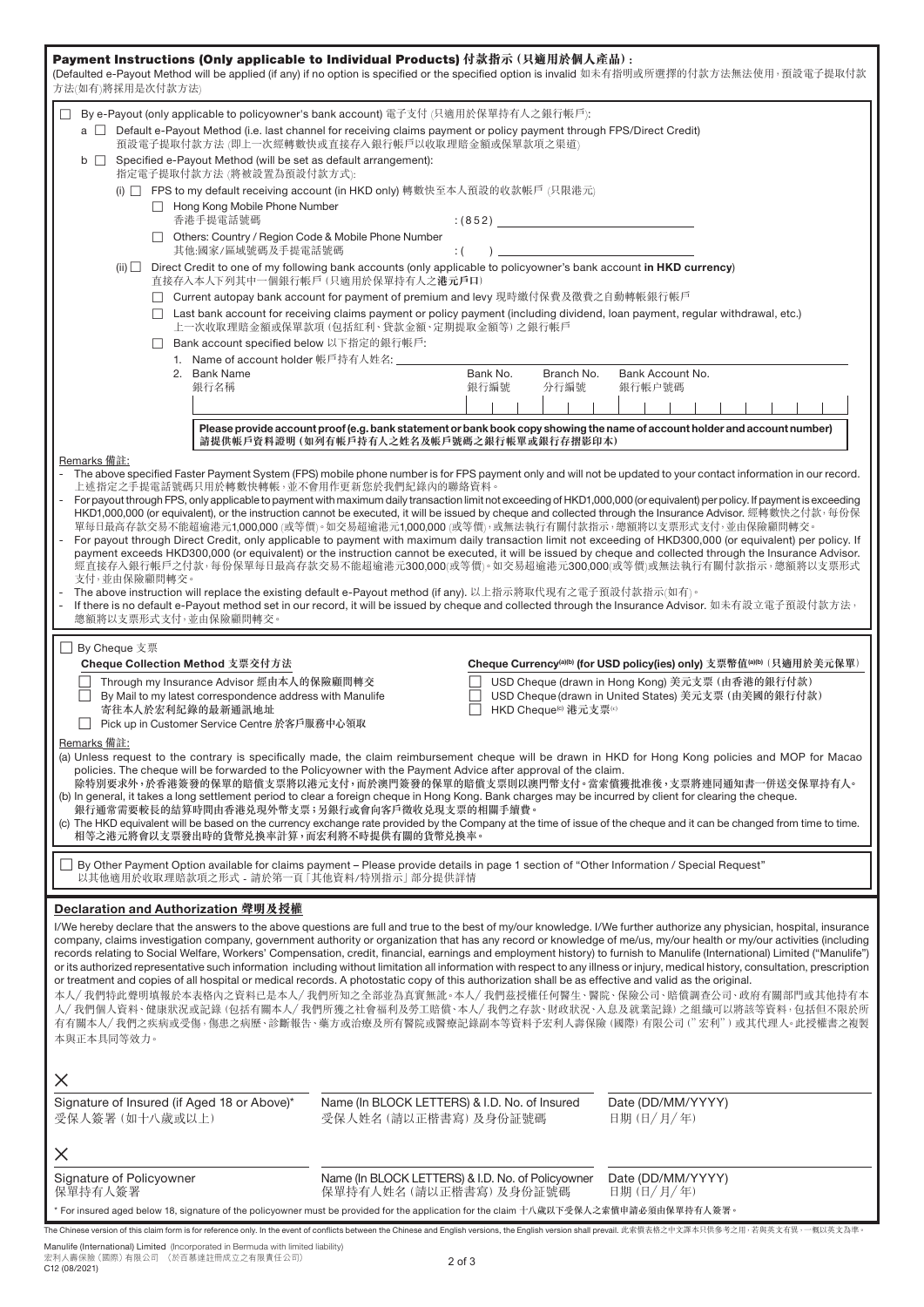### **PART II** – **TO BE COMPLETED BY THE ATTENDING PHYSICIAN / SURGEON AT THE CLAIMANT'S OWN EXPENSES 第二部份 – 由主診醫生 / 外科醫生填寫,所需費用由索償人自行承擔**

| 1.                                                                                                                                                                                                                                                                                                                                                                                                                                                                            | Name of Patient<br>病人姓名                                                                                                                                                                 |                     | 2. Age<br>年齡 |  | 3. HKID/ Passport No.<br>香港身份證/ 護照號碼  | 4. Date of Accident<br>意外發生日期 |           |
|-------------------------------------------------------------------------------------------------------------------------------------------------------------------------------------------------------------------------------------------------------------------------------------------------------------------------------------------------------------------------------------------------------------------------------------------------------------------------------|-----------------------------------------------------------------------------------------------------------------------------------------------------------------------------------------|---------------------|--------------|--|---------------------------------------|-------------------------------|-----------|
| 5.                                                                                                                                                                                                                                                                                                                                                                                                                                                                            | a)<br>Had the patient any external and visible evidence of injury at your first consultation. (e.g. bruise and swelling etc.)<br>病人於第一次會診時有否外傷及可見之受傷證明。(例如各類挫傷及瘀腫等情況)                   |                     |              |  |                                       | □No 否                         | □ Yes 是   |
|                                                                                                                                                                                                                                                                                                                                                                                                                                                                               | If yes, please state the type of injury 若「有」, 請註明受傷類型<br>b)                                                                                                                             |                     |              |  |                                       |                               |           |
|                                                                                                                                                                                                                                                                                                                                                                                                                                                                               | Describe the cause and extent of injury 請註明受傷原因及受傷程度<br>C)                                                                                                                              |                     |              |  |                                       |                               |           |
|                                                                                                                                                                                                                                                                                                                                                                                                                                                                               | 6. Present condition of injury 現時受傷情況                                                                                                                                                   |                     |              |  |                                       |                               |           |
|                                                                                                                                                                                                                                                                                                                                                                                                                                                                               | Did injury require: (if yes, please give details) 是否因受傷而需要接受下列各項治療或檢查? (若「是」,請註明詳情)<br>a) Hospitalization? 留院治療                                                                         | □ No 否              | ヿYes 是       |  | Date admitted 入院日期<br>(DD日/MM月/YY年)   |                               |           |
|                                                                                                                                                                                                                                                                                                                                                                                                                                                                               | b) Laboratory test/Investigation 化驗/檢查<br>(e.g. MRI, PET, CT, x-ray etc. 例如MRI, PET, CT, X光檢查等)                                                                                         | □No 否               | □ Yes 是      |  | Date discharged 出院日期<br>(DD日/MM月/YY年) |                               |           |
|                                                                                                                                                                                                                                                                                                                                                                                                                                                                               | c) Surgery? 進行手術                                                                                                                                                                        | □No 否               | □ Yes 是      |  | Details 詳情                            |                               |           |
|                                                                                                                                                                                                                                                                                                                                                                                                                                                                               | d) Medical Treatment? 醫學治療<br>(e.g. stitches, physiotherapy, type of dressing etc. 例如縫針、物理治療、包紮類型等                                                                                      | □ No 否              | □ Yes 是      |  |                                       |                               |           |
|                                                                                                                                                                                                                                                                                                                                                                                                                                                                               | e) Others? 其他                                                                                                                                                                           | Please specify 請註明: |              |  |                                       |                               |           |
| 8.                                                                                                                                                                                                                                                                                                                                                                                                                                                                            | Was such injury induced from or effected by any of the following which may contribute to the accident and/or lengthen the period of disability?<br>該受傷是否由下列任何一項引致或受其影響而導致發生意外及/或加長傷殘時間? |                     |              |  |                                       |                               |           |
|                                                                                                                                                                                                                                                                                                                                                                                                                                                                               | a) Physical defects/congenital anomaly                                                                                                                                                  | 身體缺陷/先天異常           |              |  |                                       | □No 否                         | ヿYes 是    |
|                                                                                                                                                                                                                                                                                                                                                                                                                                                                               | b) Unfavourable past medical history                                                                                                                                                    | 過往不良健康狀況記錄          |              |  |                                       | No 否                          | Yes 是     |
|                                                                                                                                                                                                                                                                                                                                                                                                                                                                               | c) By drugs or alcohol                                                                                                                                                                  | 藥物或酒精               |              |  |                                       | No 否                          | ヿYes 是    |
|                                                                                                                                                                                                                                                                                                                                                                                                                                                                               | If any of the above is yes, give details.<br>如上述任何一項為「是」,請註明詳情。」                                                                                                                        |                     |              |  |                                       |                               |           |
|                                                                                                                                                                                                                                                                                                                                                                                                                                                                               | 9. Was healing complicated ? If yes, please state the reason(s) and any special treatment(s) given<br>康復過程是否複雜?如「是」,請註明原因及曾採用之任何特別治療。                                                   |                     |              |  |                                       | □No 否                         | ヿYes 是    |
|                                                                                                                                                                                                                                                                                                                                                                                                                                                                               | 10. Name(s) and address(es) of other physician(s) who have treated the patient for the same injury.<br>其他曾就是次受傷為病人診治之醫生姓名及地址。                                                           |                     |              |  |                                       |                               |           |
|                                                                                                                                                                                                                                                                                                                                                                                                                                                                               | 11. Do you feel that the injury would have prevented the patient from working? (Patient's occupation is stated overleaf)<br>你認為是次受傷會否令病人不能工作? (病人的職業見背頁)                                |                     |              |  |                                       |                               |           |
|                                                                                                                                                                                                                                                                                                                                                                                                                                                                               | a) at your first consultation                                                                                                                                                           | 第一次會診時?             |              |  |                                       | □No 否                         | │ │ Yes 是 |
|                                                                                                                                                                                                                                                                                                                                                                                                                                                                               | b) at your recent consultation                                                                                                                                                          | 最近一次會診時?            |              |  |                                       | □No 否                         | ヿYes 是    |
| 12. If an absence from work of more than two weeks was necessary, please describe in details the reasons why you feel the patient could not return to work earlier.<br>如病人需暫停工作超過兩星期,請詳細註明原因,解釋為何病人不能提早恢復工作。<br>13. I hereby certify that I have personally examined and treated the patient (the insured) for the above injury and that the facts as given above present my opinion of<br>his/her condition. 謹此證明本人已親自為病人 (受保人) 就上述受傷進行檢查及治療,並確認表格內之資料為本人對病人 (受保人) 之情況作出的意見。 |                                                                                                                                                                                         |                     |              |  |                                       |                               |           |
| Signature 簽署 X                                                                                                                                                                                                                                                                                                                                                                                                                                                                |                                                                                                                                                                                         |                     |              |  |                                       |                               |           |
|                                                                                                                                                                                                                                                                                                                                                                                                                                                                               |                                                                                                                                                                                         |                     |              |  |                                       |                               |           |
|                                                                                                                                                                                                                                                                                                                                                                                                                                                                               | (DD/MM/YY) (日/月/年)                                                                                                                                                                      |                     |              |  |                                       |                               |           |
|                                                                                                                                                                                                                                                                                                                                                                                                                                                                               |                                                                                                                                                                                         |                     |              |  |                                       |                               |           |